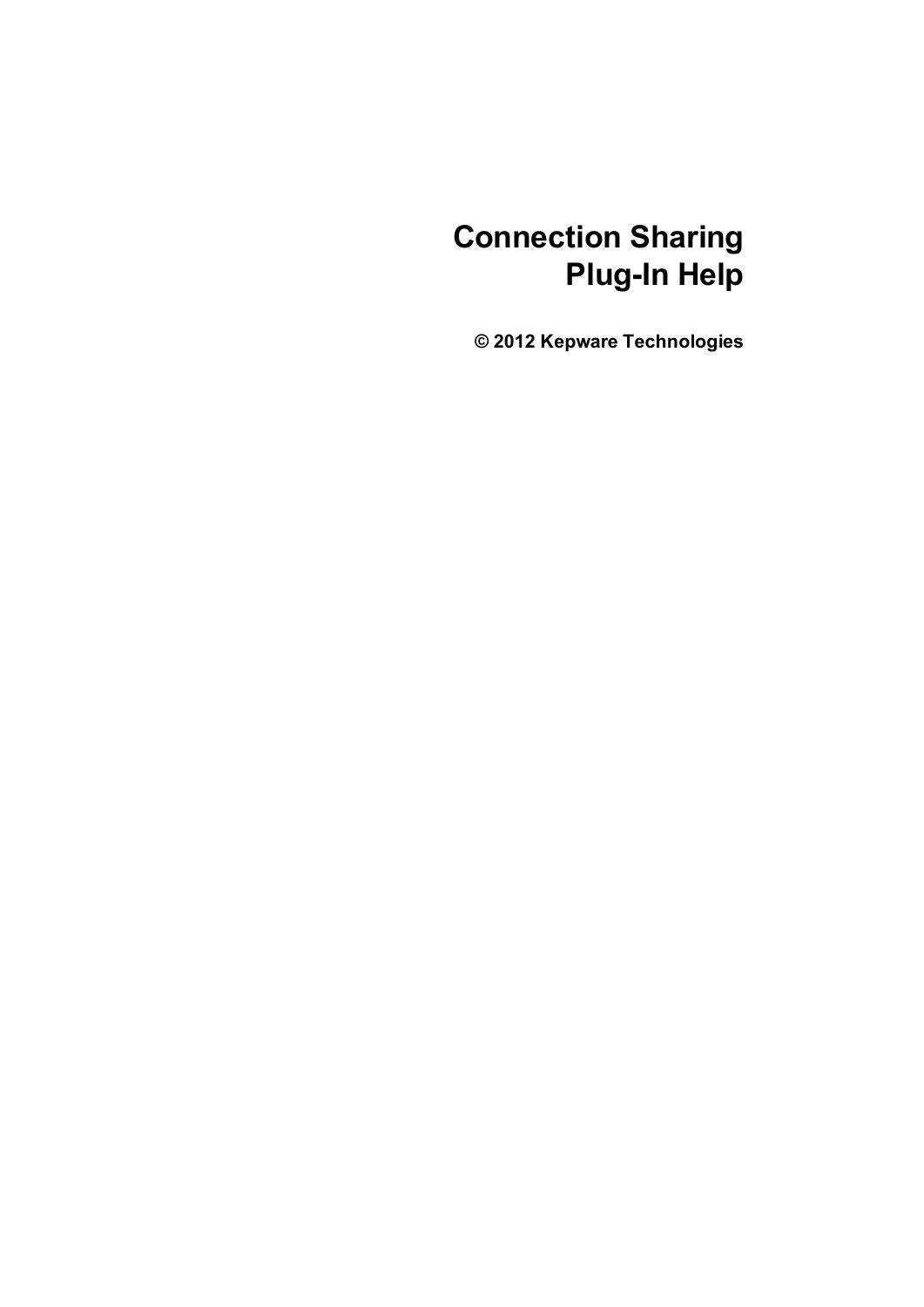# <span id="page-1-0"></span>**Table of Contents**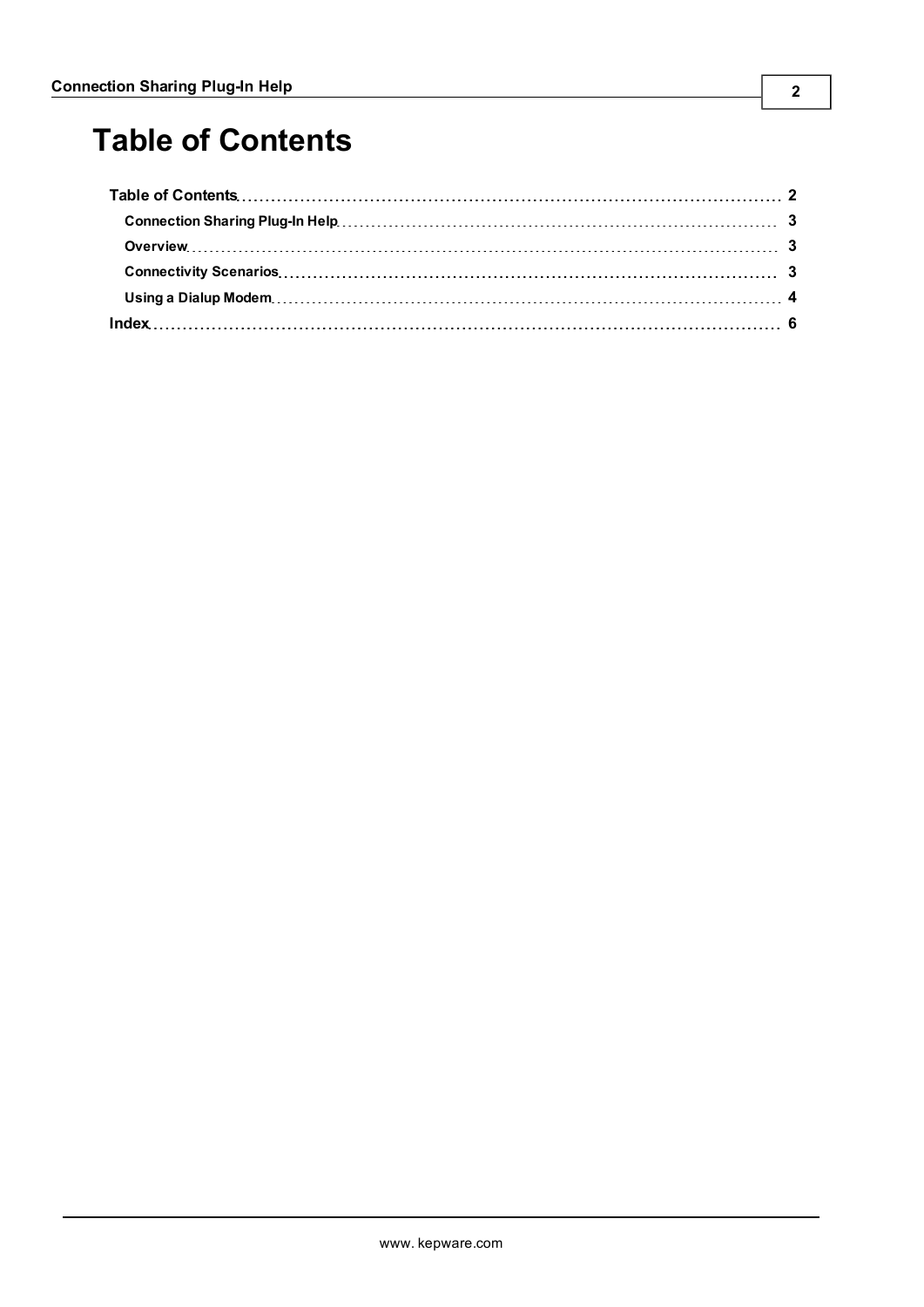## <span id="page-2-0"></span>**Connection Sharing Plug-In Help**

Help version 1.005

## **CONTENTS**

### <span id="page-2-6"></span>**[Overview](#page-2-1)**

What is the Connection Sharing Plug-In?

#### **[Connectivity](#page-2-2) [Scenarios](#page-2-2)**

<span id="page-2-5"></span>In what situations would connection sharing be useful?

#### **[Using](#page-3-0) [a](#page-3-0) [Dialup](#page-3-0) [Modem](#page-3-0)**

<span id="page-2-1"></span>How does connection sharing work when using a dialup modem?

## <span id="page-2-7"></span>**Overview**

The Connection Sharing Plug-In is provided to support the serialization of communications from multiple channels through a single physical connection. The connection type can be a physical serial port or a modem. Users whose applications require data gathering from multiple remote devices that are only accessible by radio modem or dialup may have need for the capabilities provided by this plug-in.

<span id="page-2-4"></span>Channels share a connection through communication serialization, which is a server feature that allows a set of channels to be placed in their own virtual network such that only one channel is allowed to use the connection at a time. Access to the communications hardware is provided sequentially to each channel in the virtual network in a round-robin fashion.

<span id="page-2-10"></span>When utilizing connection sharing, users can define a specific virtual network that will communicate using the same physical medium. Alternatively, users can let the server implicitly create a virtual network for the connection by leaving the Virtual Network selection at its default setting of "None".

**Note:** The server will not allow a channel to share a connection with another channel unless they are part of the same virtual network. For more information, refer to "Communication Serialization" in the server help.

## <span id="page-2-8"></span>**Requirements**

In order for a channel to share a connection with another channel, the following requirements must be met:

- The channel must use a serial driver that performs the function of a master.
- <span id="page-2-3"></span>• The channel must be configured to use a modem or COM Port.
- When using a modem, the channel must be configured with the auto-dial feature enabled. For more information, refer to **[Using](#page-3-0) [a](#page-3-0) [Dialup](#page-3-0) [Modem](#page-3-0)**.

## <span id="page-2-9"></span>**Shared Connection Usage**

When using a shared connection among multiple channels, the underlying serial port or modem will be opened when needed for communications and closed when the specified number of transactions have completed. For modem communications, this means that the connection will be dropped. The modem will return to an idle state between uses. If no reads or writes are pending on a channel that is sharing a connection, the port will remain closed and the next channel in line to use it will be given its turn (and so on).

## <span id="page-2-2"></span>**Connectivity Scenarios**

## **Scenario One: Radio Modem Connection**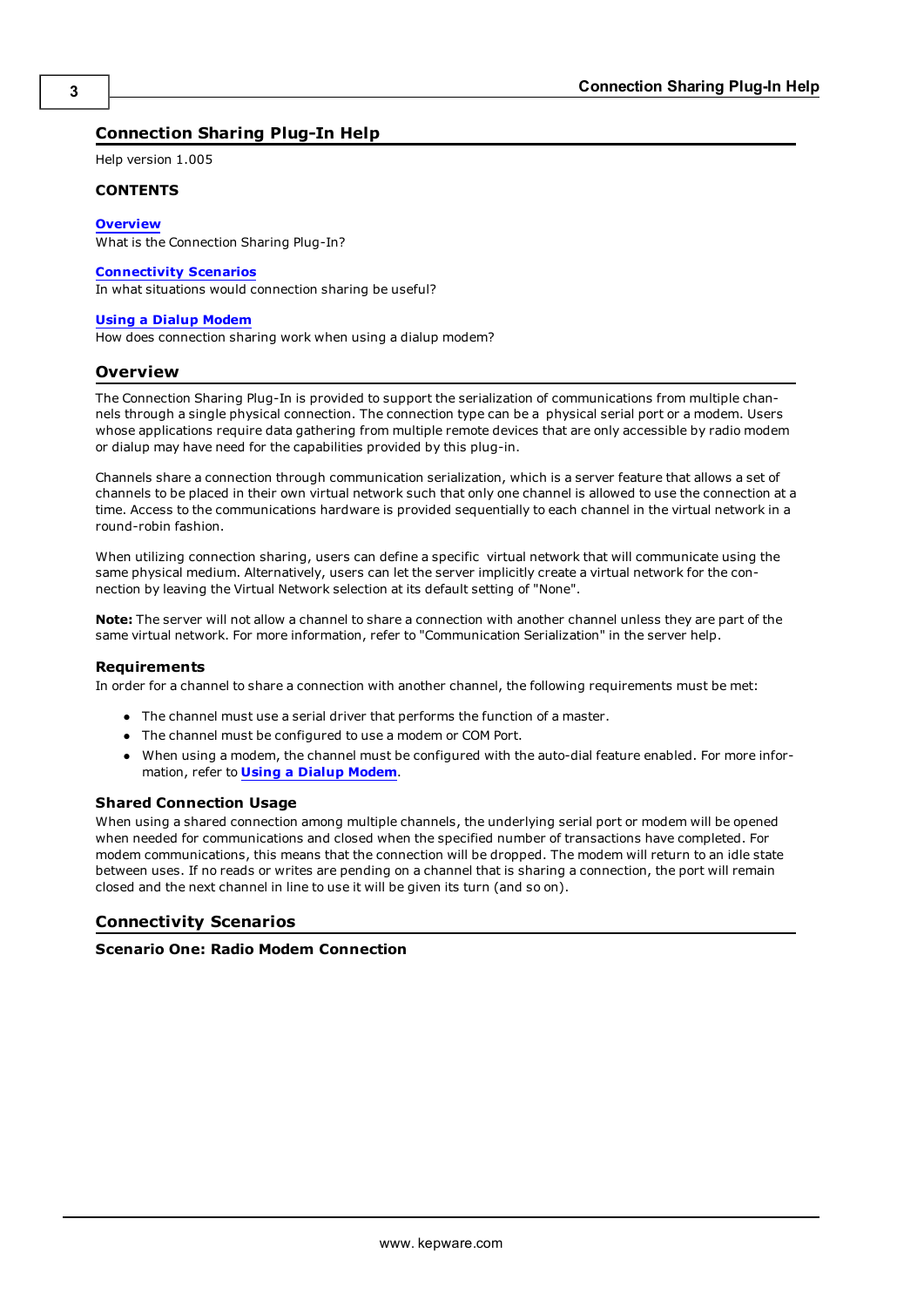



## <span id="page-3-0"></span>**Using a Dialup Modem**

When sharing a modem, the auto-dial feature will be automatically enabled. Users must define at least one phone number for each channel that will share the modem connection. The phone numbers will be stored in a channel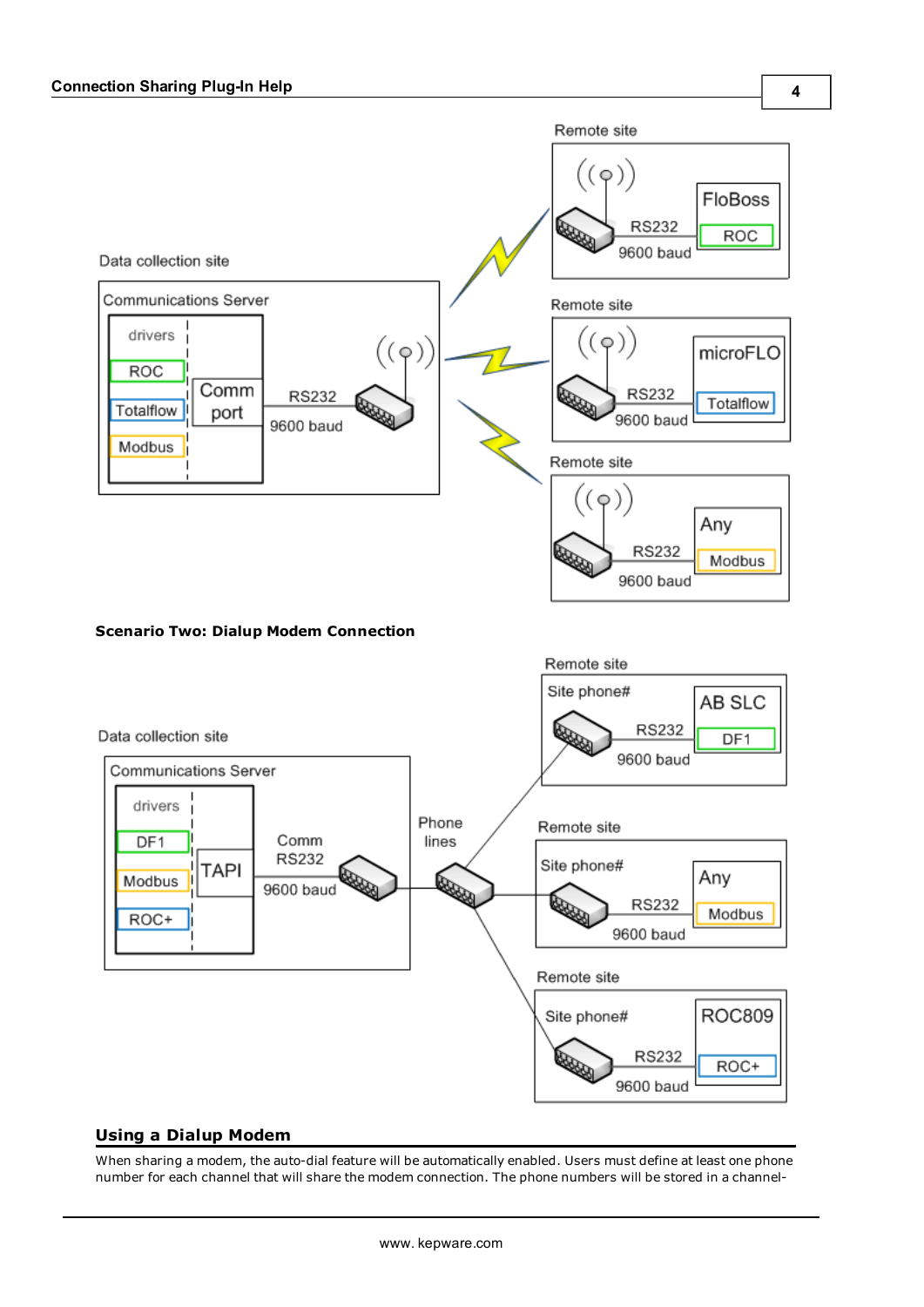<span id="page-4-1"></span><span id="page-4-0"></span>level phonebook. Only the modem is shared: the phonebook is not.

As each channel gets its turn to communicate, the modem that is associated with the connection will be initialized and asked to dial the first phone number in the phonebook that is assigned to the channel. Once the connection is established, the driver will communicate with the remote device by default. It will perform one read or write transaction depending on the requests that it has pending. Users can increase the number of transactions that are executed on each cycle through the Advanced tab located in Channel Properties. The Transactions per Cycle setting may be changed regardless of whether a modem is used; however, users that utilize a modem may be more likely to increase the transaction count in order to maximize the amount of data that is obtained for each dial attempt.

**Important:** For more information on channel-level communications features and parameters, refer to the server help file.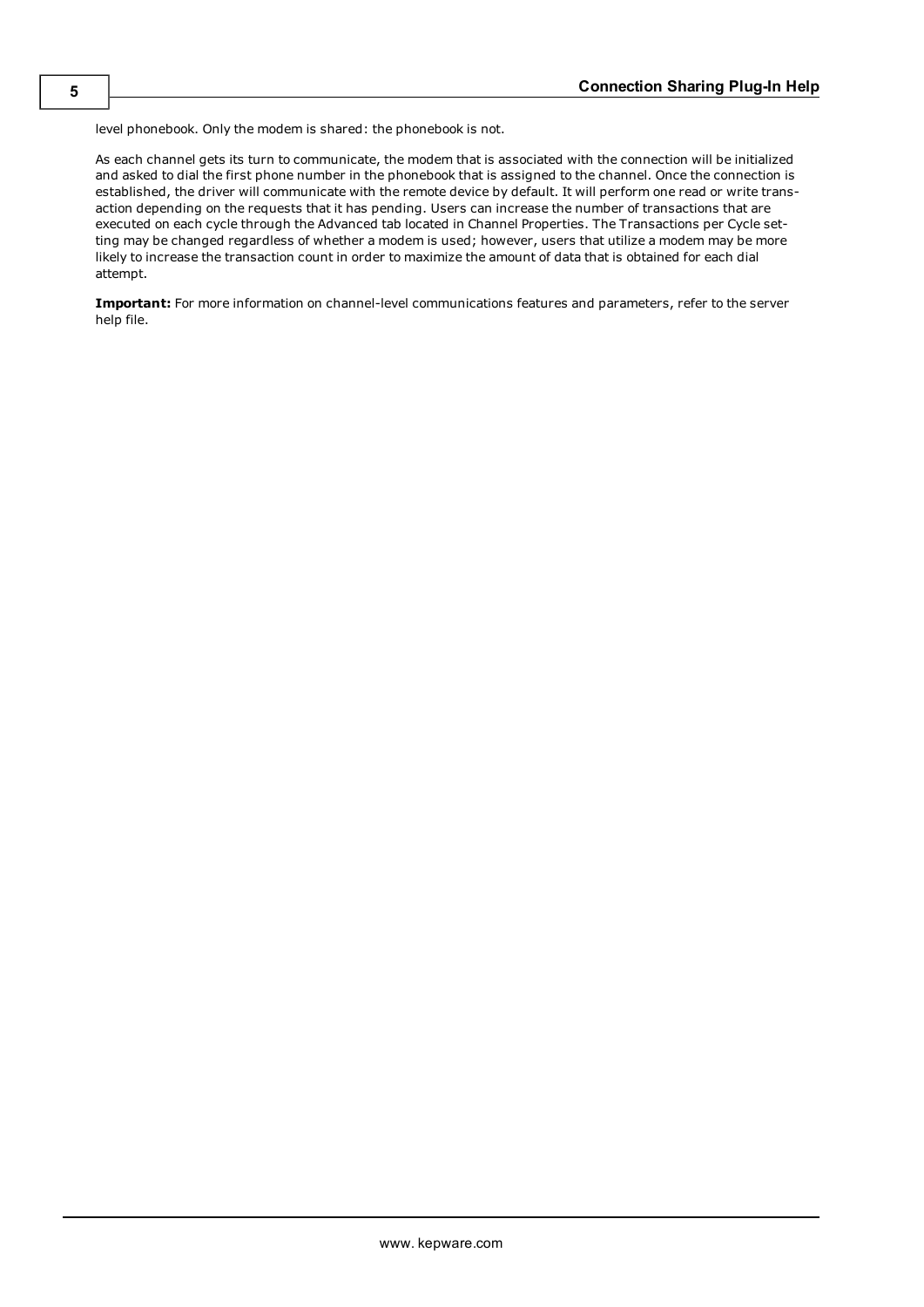# <span id="page-5-0"></span>**Index**

## **A**

# **C**

## **H**

# **M**

| Moden |  |
|-------|--|
|-------|--|

# **O**

## **P**

# **R**